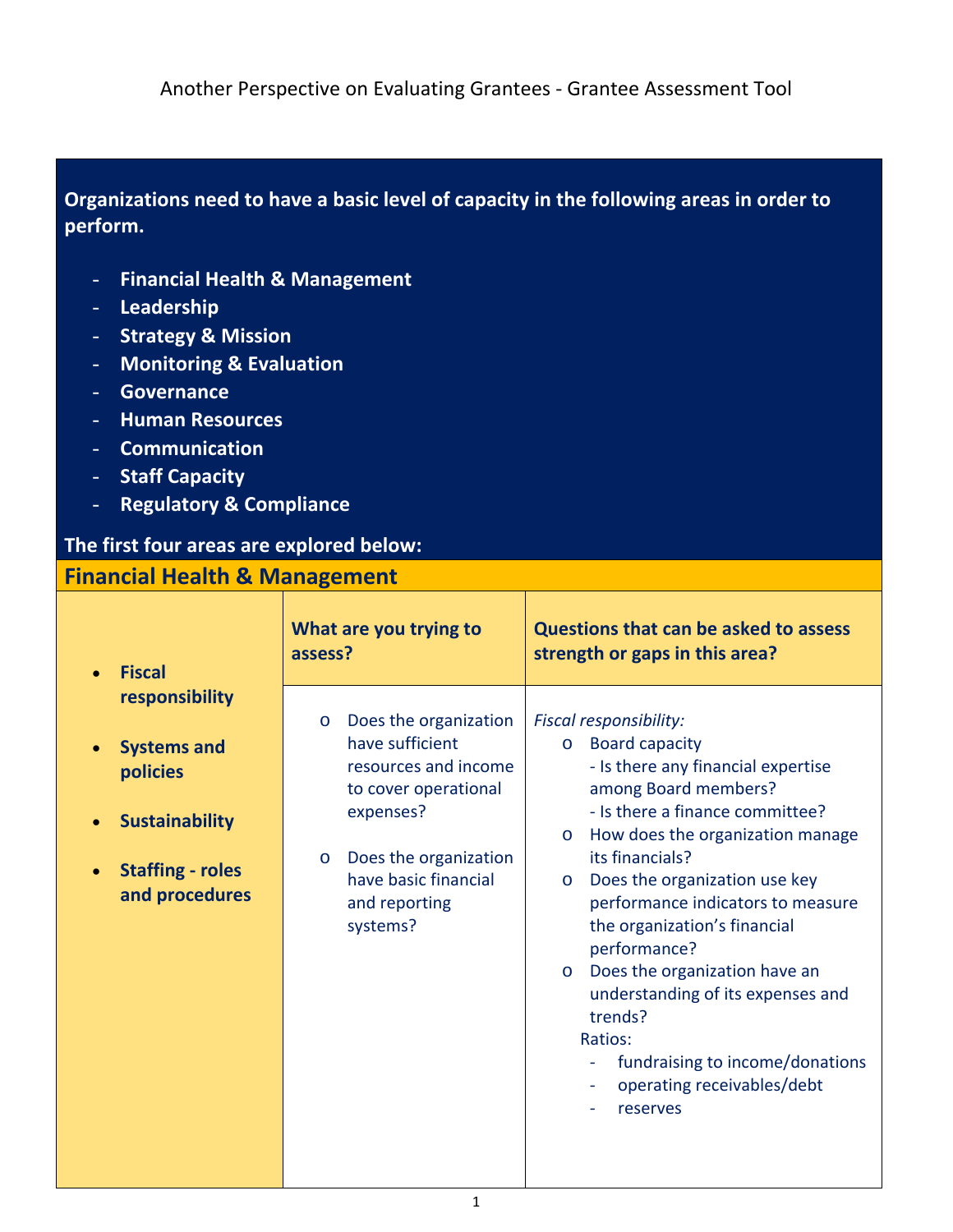| <b>Financial Health &amp; Management</b> |  |                              |                                       |  |
|------------------------------------------|--|------------------------------|---------------------------------------|--|
|                                          |  | <b>Systems and policies:</b> |                                       |  |
|                                          |  |                              | o Does the organization have written  |  |
|                                          |  |                              | accounting policies/procedures?       |  |
|                                          |  |                              | Segregation of duties                 |  |
|                                          |  | $\circ$                      | What systems does the organization    |  |
|                                          |  |                              | use for budgeting?                    |  |
|                                          |  | $\circ$                      | Does the organization produce         |  |
|                                          |  |                              | monthly, semi-annual, annual          |  |
|                                          |  |                              | financial reports?                    |  |
|                                          |  |                              | Sustainability:                       |  |
|                                          |  |                              | o What is the organization's cash     |  |
|                                          |  |                              | reserves/working capital?             |  |
|                                          |  | $\circ$                      | Does the organization have sufficient |  |
|                                          |  |                              | cash flow to cover monthly            |  |
|                                          |  |                              | expenses?                             |  |
|                                          |  | $\circ$                      | Do they have a development or         |  |
|                                          |  |                              | fundraising plan?                     |  |
|                                          |  | $\circ$                      | Who are your funders?                 |  |
|                                          |  | $\circ$                      | What is are your projected funding    |  |
|                                          |  |                              | sources?                              |  |
|                                          |  | $\circ$                      | Of these forecasts, which funds are   |  |
|                                          |  |                              | committed?                            |  |
|                                          |  |                              | Staffing - roles and procedures:      |  |
|                                          |  | $\circ$                      | What is the capacity of the           |  |
|                                          |  |                              | accounting/finance staff?             |  |
|                                          |  | $\circ$                      | Who manages the accounts/books?       |  |
|                                          |  |                              | (accountant, CPA, or volunteer)       |  |
|                                          |  | $\circ$                      | Finance staff understanding of        |  |
|                                          |  |                              | GAAP?                                 |  |
|                                          |  |                              |                                       |  |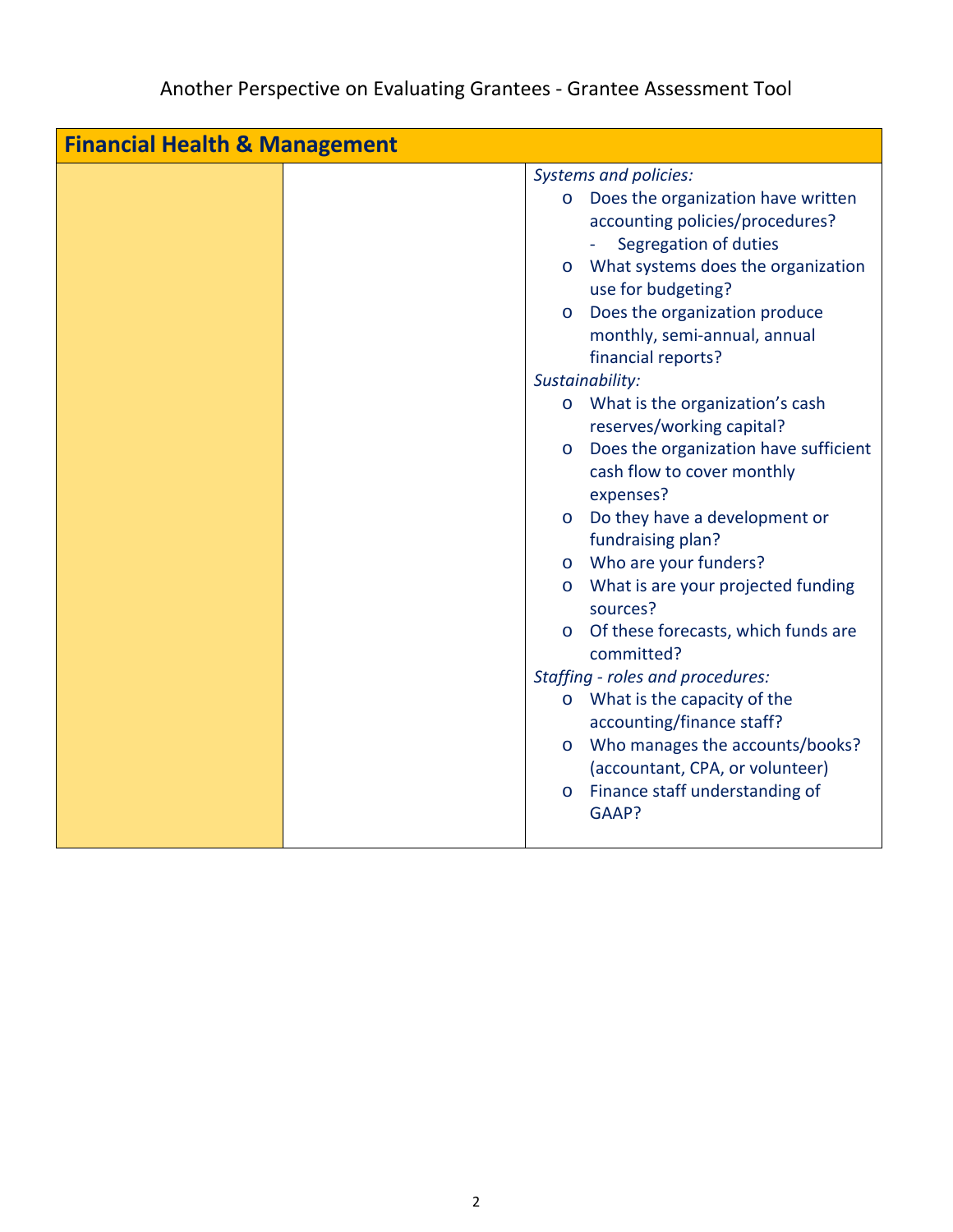Another Perspective on Evaluating Grantees - Grantee Assessment Tool

| Leadership                                                        |                                                                                                                                                                                    |                                                                                                                                                                                                                                                                                                                                                                                                                                                                                                                                    |  |
|-------------------------------------------------------------------|------------------------------------------------------------------------------------------------------------------------------------------------------------------------------------|------------------------------------------------------------------------------------------------------------------------------------------------------------------------------------------------------------------------------------------------------------------------------------------------------------------------------------------------------------------------------------------------------------------------------------------------------------------------------------------------------------------------------------|--|
| <b>Achievements</b>                                               | What are you trying to<br>assess?                                                                                                                                                  | <b>Questions that can be asked to assess</b><br>strength or gaps in this area?                                                                                                                                                                                                                                                                                                                                                                                                                                                     |  |
| <b>Reputation</b><br><b>Continuity</b><br><b>Board engagement</b> | Is the organization led<br>$\circ$<br>by individuals who<br>manage staff to<br>achieve high<br>performance?<br>Are leaders able to<br>$\Omega$<br>address<br>organizational issue? | Achievements:<br>Proof of successes and outcomes<br>Collaboration with other<br>$\Omega$<br>organizations<br><b>Reputation:</b><br>o What is the reputation of the<br>executive director and senior staff?<br>Continuity:<br>o What is the staff turnover rate of<br>the organization?<br>Does it make sense given the<br>$\circ$<br>organization's operating model?<br>Is there a succession plan for senior<br>$\circ$<br>leadership?<br><b>Board engagement:</b><br>Does leadership receive<br>$\circ$<br>development training? |  |
|                                                                   |                                                                                                                                                                                    | Is there diversity in leadership?<br>$\circ$<br>Does it reflect the community it is<br>serving?                                                                                                                                                                                                                                                                                                                                                                                                                                    |  |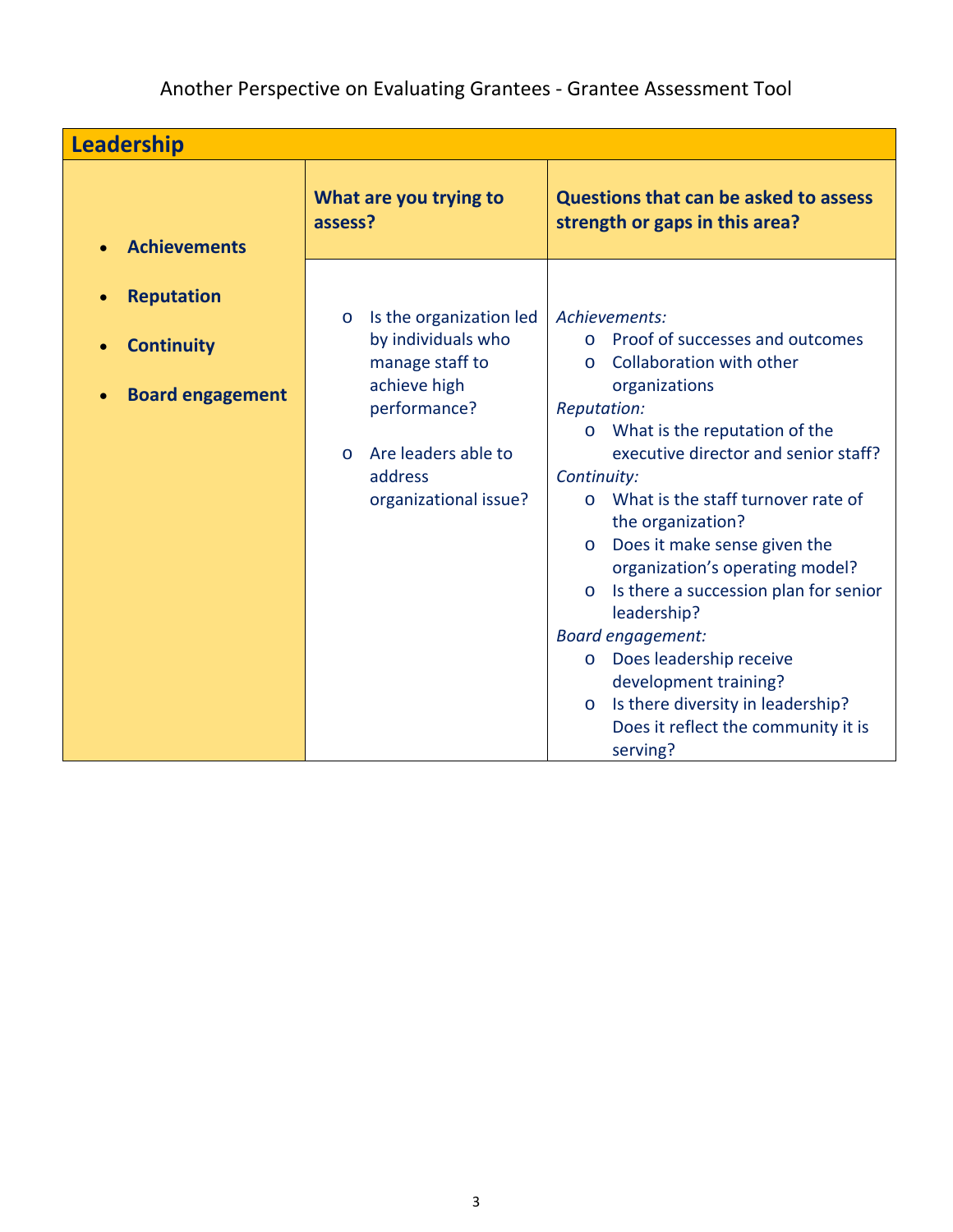| <b>Strategy &amp; Mission</b>                                                                                                          |                                                                                                                                                                              |                                                                                                                                                                                                                                                                                                                                                                                                                                                                                                                                                                                                                                                                                                                                                                                                              |  |  |
|----------------------------------------------------------------------------------------------------------------------------------------|------------------------------------------------------------------------------------------------------------------------------------------------------------------------------|--------------------------------------------------------------------------------------------------------------------------------------------------------------------------------------------------------------------------------------------------------------------------------------------------------------------------------------------------------------------------------------------------------------------------------------------------------------------------------------------------------------------------------------------------------------------------------------------------------------------------------------------------------------------------------------------------------------------------------------------------------------------------------------------------------------|--|--|
| <b>Plan and</b>                                                                                                                        | What are you trying to<br>assess?                                                                                                                                            | <b>Questions that can be asked to assess</b><br>strength or gaps in this area?                                                                                                                                                                                                                                                                                                                                                                                                                                                                                                                                                                                                                                                                                                                               |  |  |
| implementation<br><b>Alignment of</b><br>$\bullet$<br>strategy and mission<br><b>Programs &amp;</b><br>$\bullet$<br>resource allotment | Clarity of strategy<br>$\circ$<br>Priorities/objectives of<br>$\circ$<br>the organization<br>Understanding of current<br>$\circ$<br>context, challenges and<br>opportunities | Plan and implementation:<br>Does the organization have a<br>$\circ$<br>plan/guide that it will follow to<br>reach its goals?<br>Who is involved in development?<br>$\circ$<br>Is there buy-in/Understanding?<br>$\circ$<br>How is the plan implemented?<br>$\circ$<br>Alignment of strategy and mission:                                                                                                                                                                                                                                                                                                                                                                                                                                                                                                     |  |  |
| <b>Risk assessment</b>                                                                                                                 |                                                                                                                                                                              | How does it help achieve mission?<br>$\circ$<br>Does the strategic plan inform<br>$\circ$<br>decision making in the<br>organization?<br>Programs & resource allotment:<br>Is the strategic plan a living<br>$\circ$<br>document/revisit regularly?<br>Is funding in alignment with<br>$\circ$<br>aspects of strategy?<br>Does the plan consider<br>$\circ$<br>achievement - what have you/have<br>not achieved? Do you have an<br>evaluation plan?<br>Risk assessment:<br>Has the organization identified its<br>$\circ$<br>risks? Developed a plan to address<br>to address those risks?<br>What is the organizations<br>$\circ$<br>willingness and/or tolerance for<br>failure?<br>What barriers to success are<br>$\Omega$<br>encountered? How does the<br>mission help to get through these<br>barriers? |  |  |